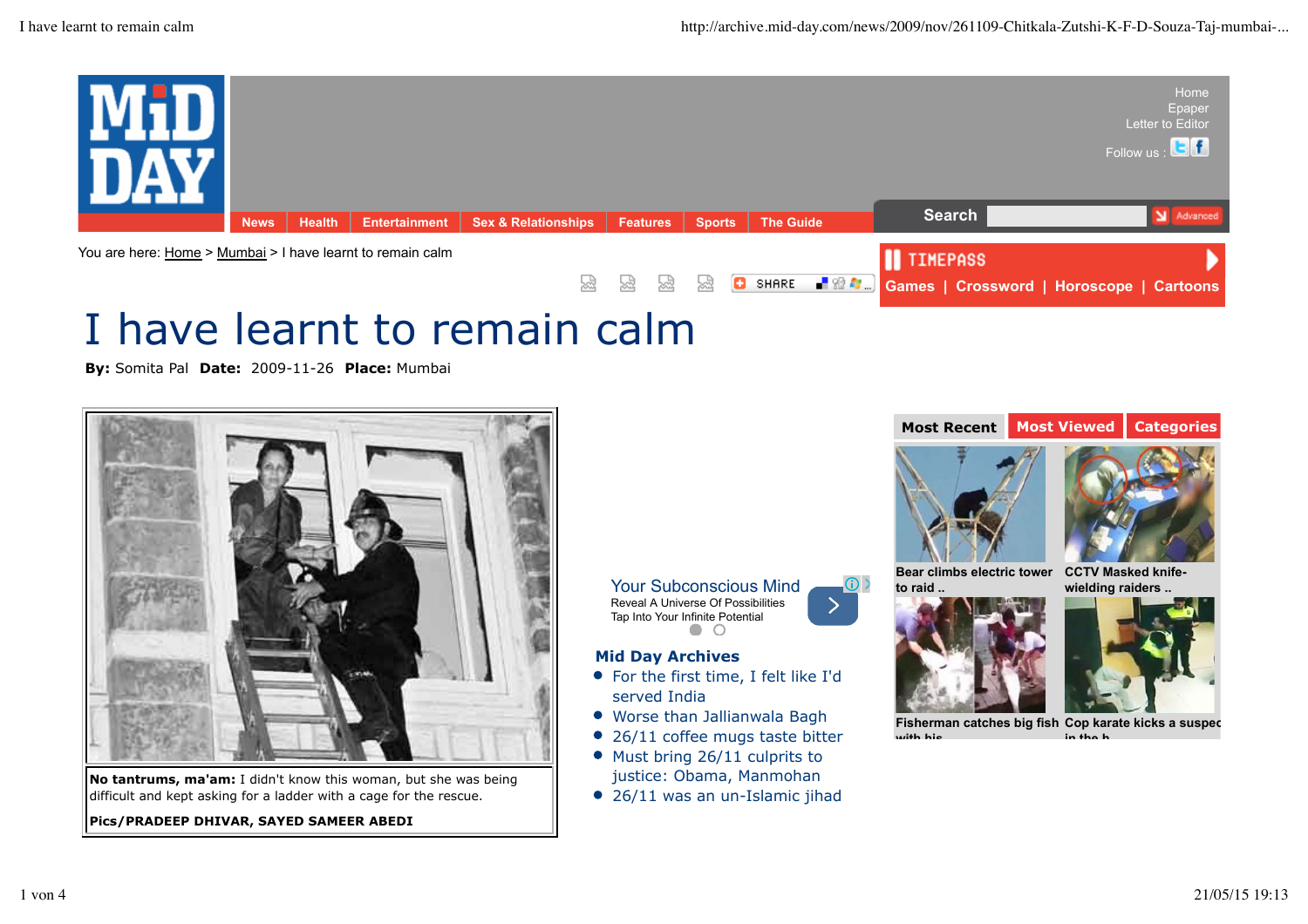#### **Taj - Chitkala Zutshi, K F D'Souza Additional Chief Secretary (Home), Colaba station fire officer**

**Chitkala Zutshi:** I was at the Taj with friends for dinner when we heard gunshots around 9.35 pm. We realised it was a terrorist attack.

Luckily, the terrorists didn't come to where we were on the first floor. For seven hours, we were stuck there. I made several calls to policemen and officials I knew.

I also had an additional responsibility because of my job. Around 4.30 am, the firemen finally rescued us.

**K F D'Souza:** At 12.03 am, I got a call about a fire at the Taj. My team and I responded immediately. When we arrived, there was pin drop silence, but no fire.

At 3 am, we saw dense smoke coming out from near the dome. We heard grenades go off and people shouting for help.

Though we were warned by policemen not to go near the Taj, we took the risk.

The next few hours were really difficult. We had to persuade people not to jump from the ledge.

It was tough to rescue the women. Chitkala Zutshi had asked for a ladder with a cage on top for her rescue and refused to come down by the regular ladder.

I had to be stern then. Women in saris and high heels found it difficult to get down by the ladder, but we couldn't do much.

#### **A year later**

**Chitkala Zutshi:** She's now retired. "It is a new life for me. I am no more a government employee. That is the



**Related Tags** Chitkala Zutshi, K F D Souza, Taj, mumbai terror attack

UNABLE TO CONNECT TO THE SERVER

#### **MID DAY MATE MiD DAY MATE View Slideshow View Videos**